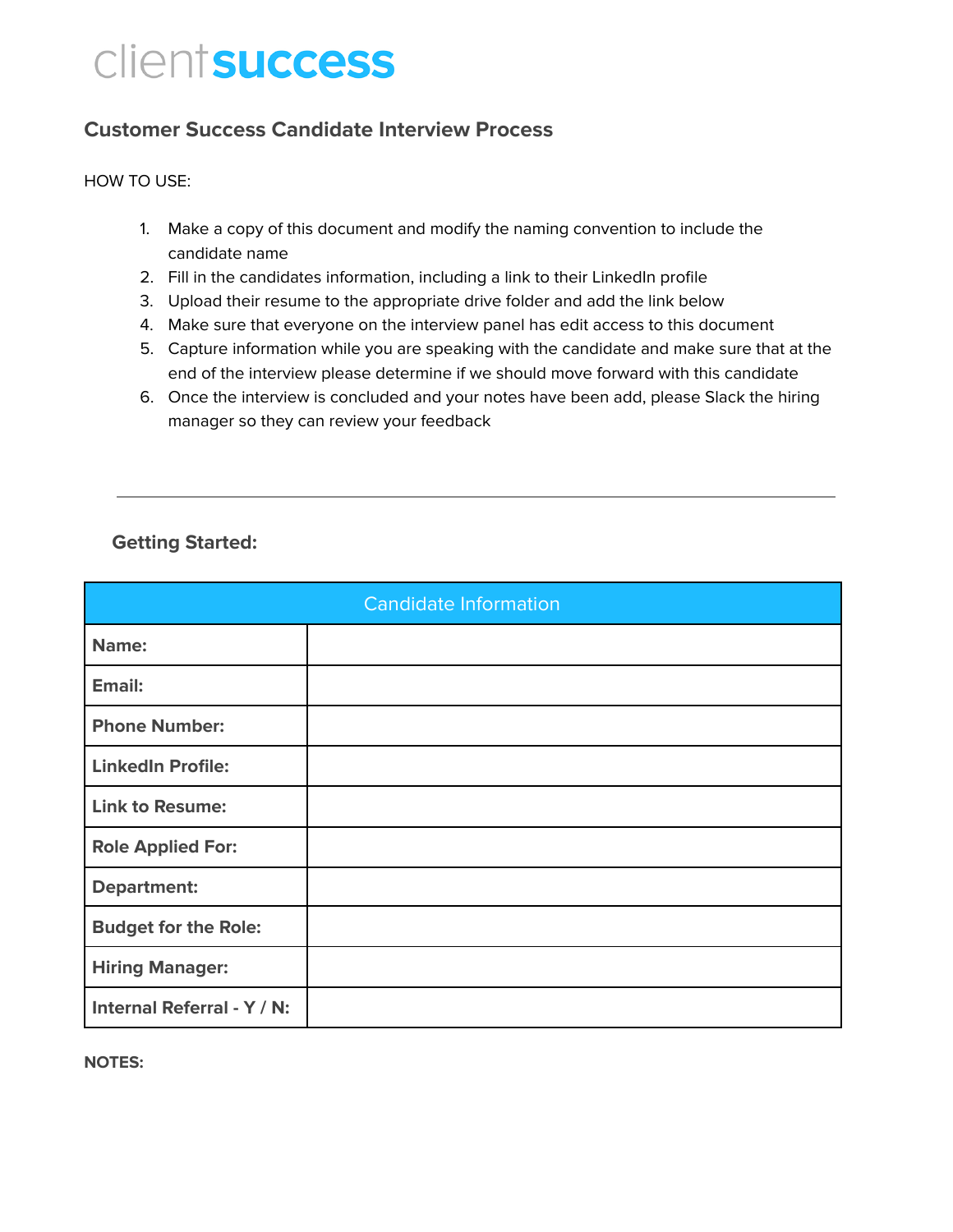#### **Interview Stage 1: Exploratory Discussion (25 min)**

This first conversation is intended to align on the candidate's experience and their interest in the role. We will discuss [COMPANY NAME] as a business, brand and culture. During this discussion it's always important to understand their salary expectations as well as overall expectations.

Lead with gratitude. Thank the candidate for joining the call and their interest in the opportunity. Confirm that they have the appropriate time allocated to the conversation and outline the flow of the conversations.

Start the conversation by sharing an overview of the company - Talk through the culture, business and the role specifically. Make sure the candidate understands who we are and what we are building. Once you've shared this you can shift gears to the questions outlined below.

| <b>Interviewer Details</b> |  |  |
|----------------------------|--|--|
| Interviewer Name:          |  |  |
| Interviewer Title:         |  |  |
| Date/Time:                 |  |  |

| <b>Questions and Answers</b>                                                                                                                       |  |  |
|----------------------------------------------------------------------------------------------------------------------------------------------------|--|--|
| Tell me about your experience as it<br>relates to the role we are hiring for.                                                                      |  |  |
| In your experience, can you share<br>more detail about the types of<br>customers you supported.                                                    |  |  |
| Who were the personas you<br>supported in your past? Marketers,<br>Engineering, Sales, HR, Customer<br>Success etc.                                |  |  |
| Did you manage revenue in your<br>previous roles? If so, please expand<br>on this. Did you manage renewals,<br>upsell, cross-sell, expansion etc.  |  |  |
| How technical were the products that<br>you supported in the past? How<br>technical were you required to be in<br>order to support your customers? |  |  |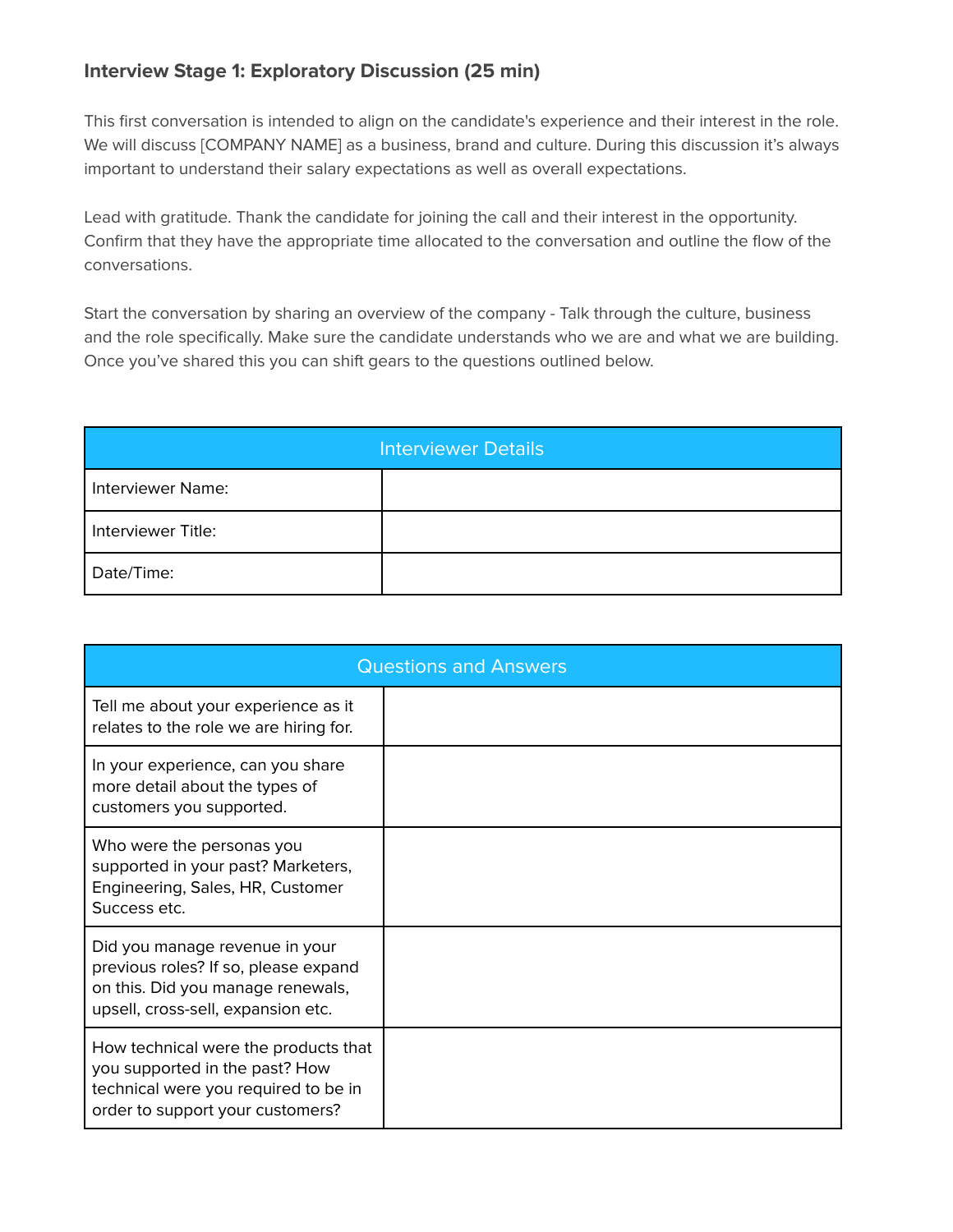| Do you have experience managing<br>Onboarding?                 |  |
|----------------------------------------------------------------|--|
| What are you looking for in your next<br>opportunity?          |  |
| What attracted you to this<br>opportunity?                     |  |
| What type of leader are you looking<br>to align yourself with? |  |
| Can you describe the type of culture<br>you thrive in?         |  |
| What do you love most about working<br>in Customer Success?    |  |
| What do you love least about working<br>in Customer Success?   |  |
| What are your compensation<br>expectations in your next role?  |  |

| Interview 1: Candidate Rating |                |               |
|-------------------------------|----------------|---------------|
| Yes, Proceed                  | Unsure / Maybe | No, Not a Fit |
|                               |                |               |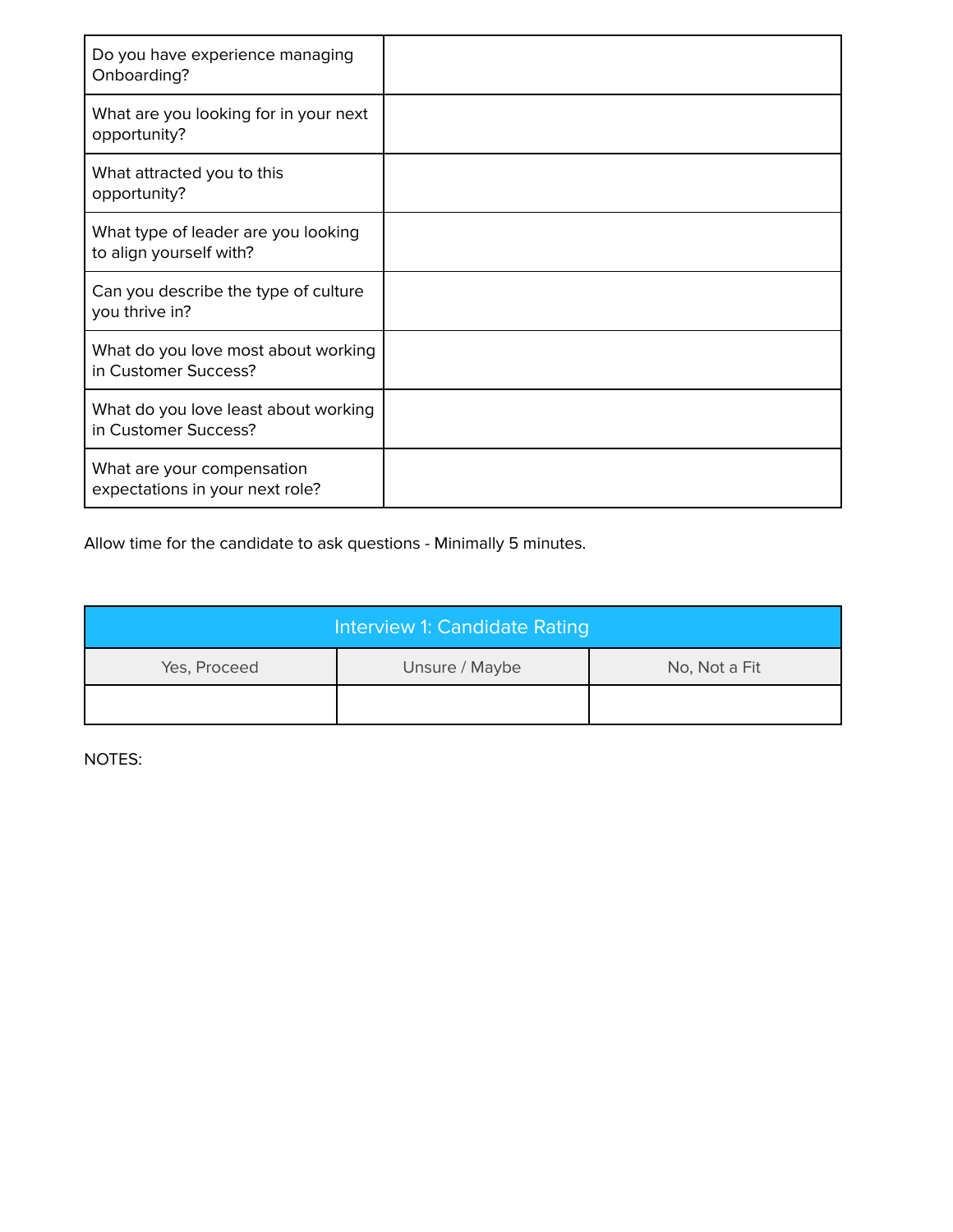## **Interview Stage 2: CSP Deep Dive (50 min)**

Behavioral style questions to help us understand your ability to properly support and engage your customers; Explore technical aptitude and determine experience alignment for the open role.

| Interviewer Details |  |  |
|---------------------|--|--|
| Interviewer Name:   |  |  |
| Interviewer Title:  |  |  |
| Date/Time:          |  |  |

| <b>Questions and Answers</b>                                                                                                                                                                                    |  |  |
|-----------------------------------------------------------------------------------------------------------------------------------------------------------------------------------------------------------------|--|--|
| CSPs are responsible for supporting<br>customers through change<br>management; give me an example of<br>how you've helped an organization<br>change their operating model to drive<br>business outcomes?        |  |  |
| We are looking for solutions oriented<br>CSPs, can you please describe a<br>process that you've identified was<br>inefficient and how you mapped a<br>solution and implemented it? What<br>was the result?      |  |  |
| Customers often need hand holding<br>when adopting new solutions; can<br>you please tell me a time you had to<br>take a very hands on approach with<br>your customer - describe the process<br>and the outcome. |  |  |
| Tell me what role "discovery" plays in<br>your customer success process. Give<br>me an example of how you were able<br>to provide more value for a customer<br>as a result of conducting good<br>discovery?     |  |  |
| How do you typically de-escalate a<br>situation with a dissatisfied customer?<br>Give me an example of a time you<br>had to manage a customer objection.                                                        |  |  |
| Describe the optimal customer                                                                                                                                                                                   |  |  |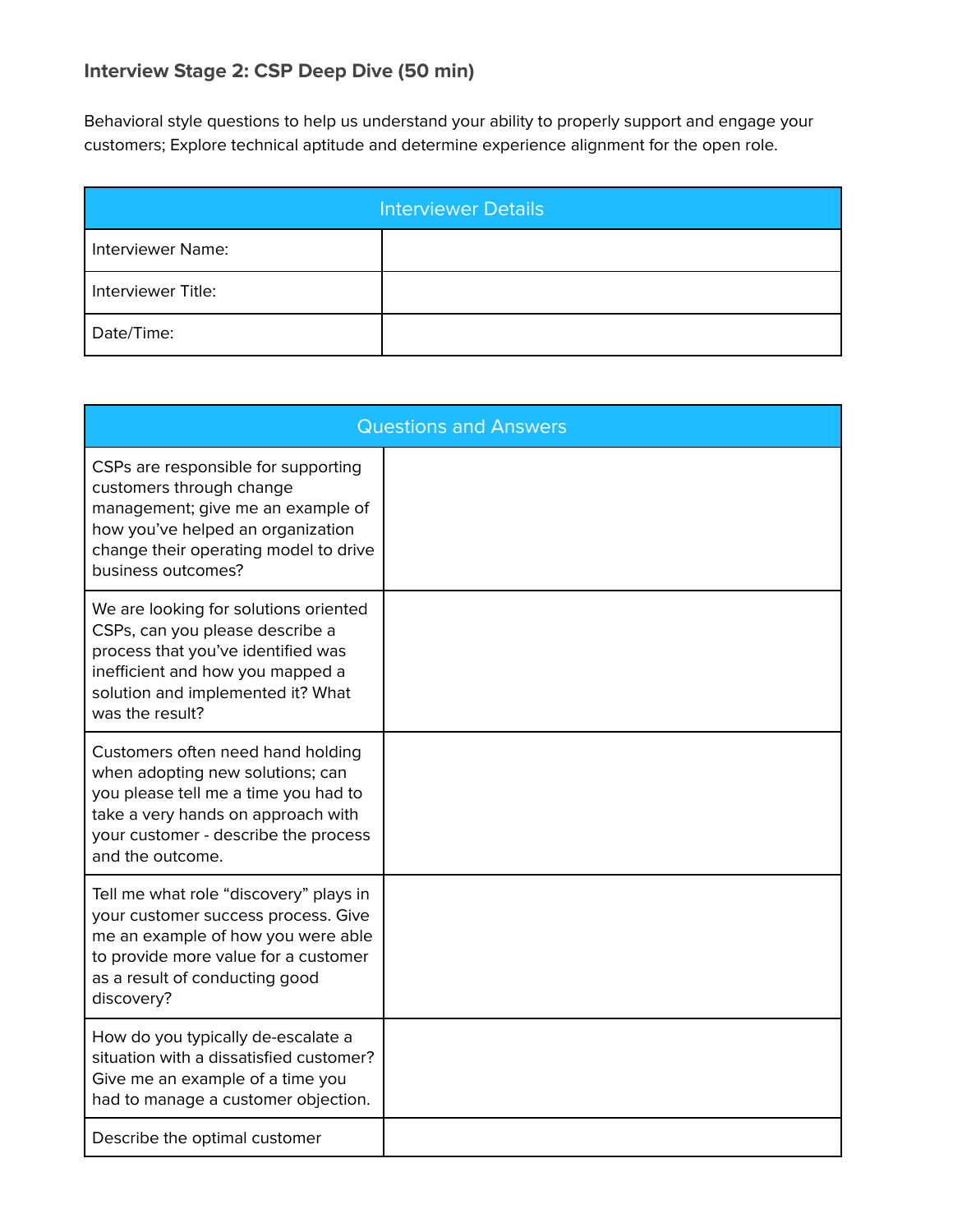| journey.                                                                                                                                                                                            |  |
|-----------------------------------------------------------------------------------------------------------------------------------------------------------------------------------------------------|--|
| A big part of the CSM role is internal<br>orchestration; tell me about a time<br>where you had to manage an internal<br>project with cross-functional teams.<br>How did you get buy-in and execute? |  |
| Tell me about a customer you lost.<br>What happened, what could you have<br>done differently and what did you<br>learn?                                                                             |  |

| Interview 2: Candidate Rating |                |               |
|-------------------------------|----------------|---------------|
| Yes, Proceed                  | Unsure / Maybe | No, Not a Fit |
|                               |                |               |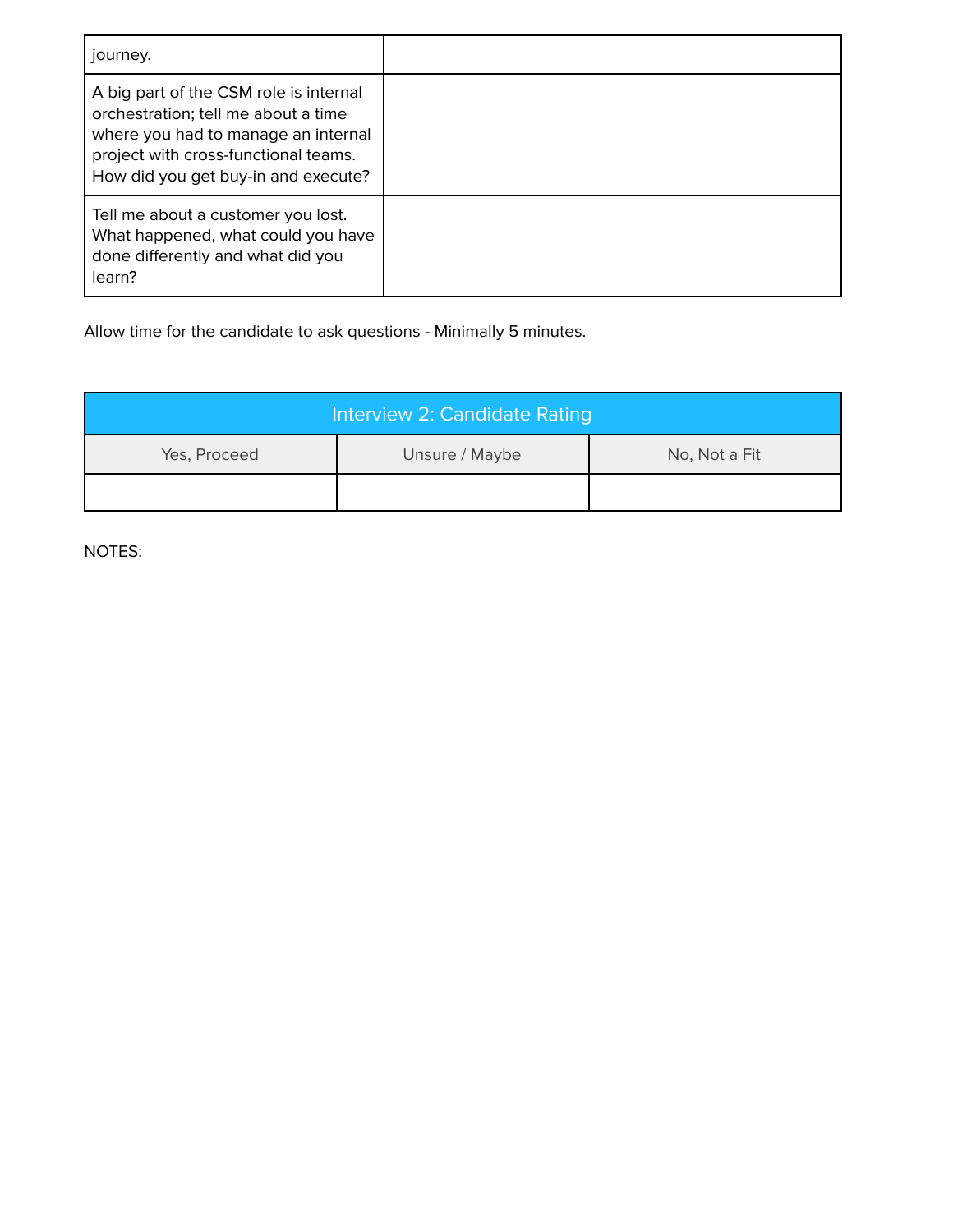#### **Interview Stage 3: Cultural Fit (25 min)**

Understand how you navigate internal processes and challenges to drive outcomes; Assess your ability to work collaboratively in a high growth environment.

| Interviewer Details |  |  |
|---------------------|--|--|
| Interviewer Name:   |  |  |
| Interviewer Title:  |  |  |
| Date/Time:          |  |  |

| <b>Questions and Answers</b>                                                                                                                                                                                                             |  |  |
|------------------------------------------------------------------------------------------------------------------------------------------------------------------------------------------------------------------------------------------|--|--|
| Tell me about a time where you had<br>to get something done internally and<br>there was no pre-existing process in<br>place? What did you do and why?                                                                                    |  |  |
| What tools and habits do you use to<br>manage your day-today and<br>week-to-week tasks?                                                                                                                                                  |  |  |
| How do you prepare for customer<br>meetings?                                                                                                                                                                                             |  |  |
| How do you handle competing<br>priorities? How do you determine the<br>most pressing or critical priorities at a<br>given time?                                                                                                          |  |  |
| How do you onboard yourself into a<br>new role? Describe your process in<br>detail?                                                                                                                                                      |  |  |
| What unique strengths do you<br>possess that will uplevel the skill set<br>of the Customer Success team?                                                                                                                                 |  |  |
| Tell me about a time you had to lead<br>a project with multiple internal<br>stakeholders. Describe your<br>cross-functional communication and<br>approach to ensure the project was<br>executed flawlessly and the team felt<br>aligned. |  |  |

Allow time for the candidate to ask questions - Minimally 5 minutes.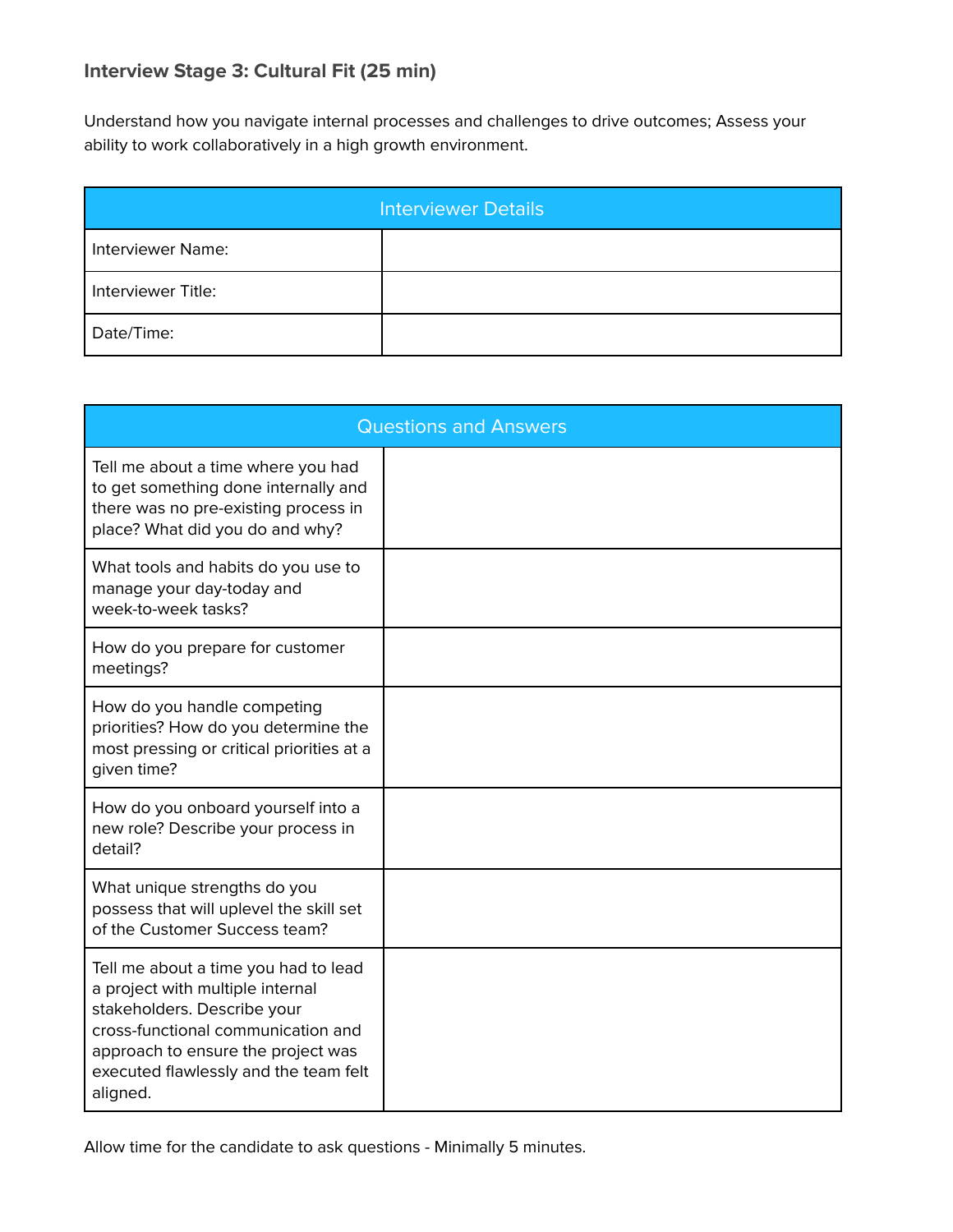| Interview 3: Candidate Rating |                |               |
|-------------------------------|----------------|---------------|
| Yes, Proceed                  | Unsure / Maybe | No, Not a Fit |
|                               |                |               |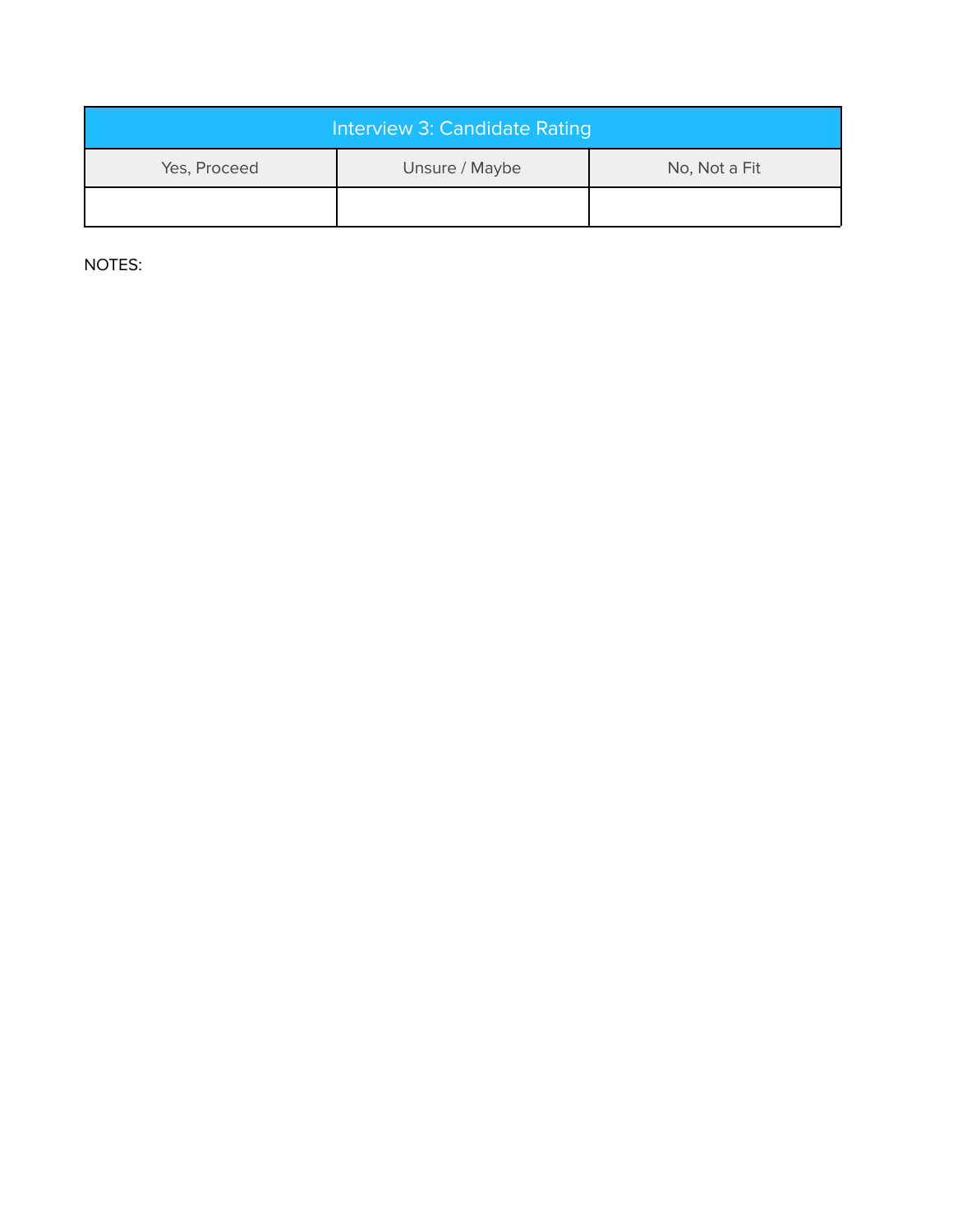Learn how you work and partner with the sales team; how do you manage and navigate commercial discussions, identify opportunities and uncover successful customers.

| Interviewer Details |  |  |
|---------------------|--|--|
| Interviewer Name:   |  |  |
| Interviewer Title:  |  |  |
| Date/Time:          |  |  |

| <b>Questions and Answers</b>                                                                                                                                                                                                                                                                                                                                          |  |  |
|-----------------------------------------------------------------------------------------------------------------------------------------------------------------------------------------------------------------------------------------------------------------------------------------------------------------------------------------------------------------------|--|--|
| Sales and Customer Success often<br>work very closely together, especially<br>during the handoff process and<br>customer kickoff. If you had to<br>describe the ideal handoff process<br>from Sales to CS what would it look<br>like and why?                                                                                                                         |  |  |
| Cross-sell is a collaborative motion<br>between Sales and CS, where we use<br>our existing relationship with a<br>customer to gain access to a parent<br>or subsidiary account. Please share<br>with me an example of how you<br>conduct research to get access to a<br>parent or child account and then use<br>your current customer to facilitate<br>introductions. |  |  |
| How do you collaborate with sales in<br>your current role?                                                                                                                                                                                                                                                                                                            |  |  |
| It's not uncommon for a customer to<br>need extra support or guidance when<br>onboarding to a new solution. Give<br>me an example of a time where you<br>had to go above and beyond to<br>ensure a customer's success.                                                                                                                                                |  |  |
| While retention is key to our long<br>term success as a business, we need<br>to make sure our customers grow<br>with us. Tell me about a time where<br>you were able to significantly grow an                                                                                                                                                                         |  |  |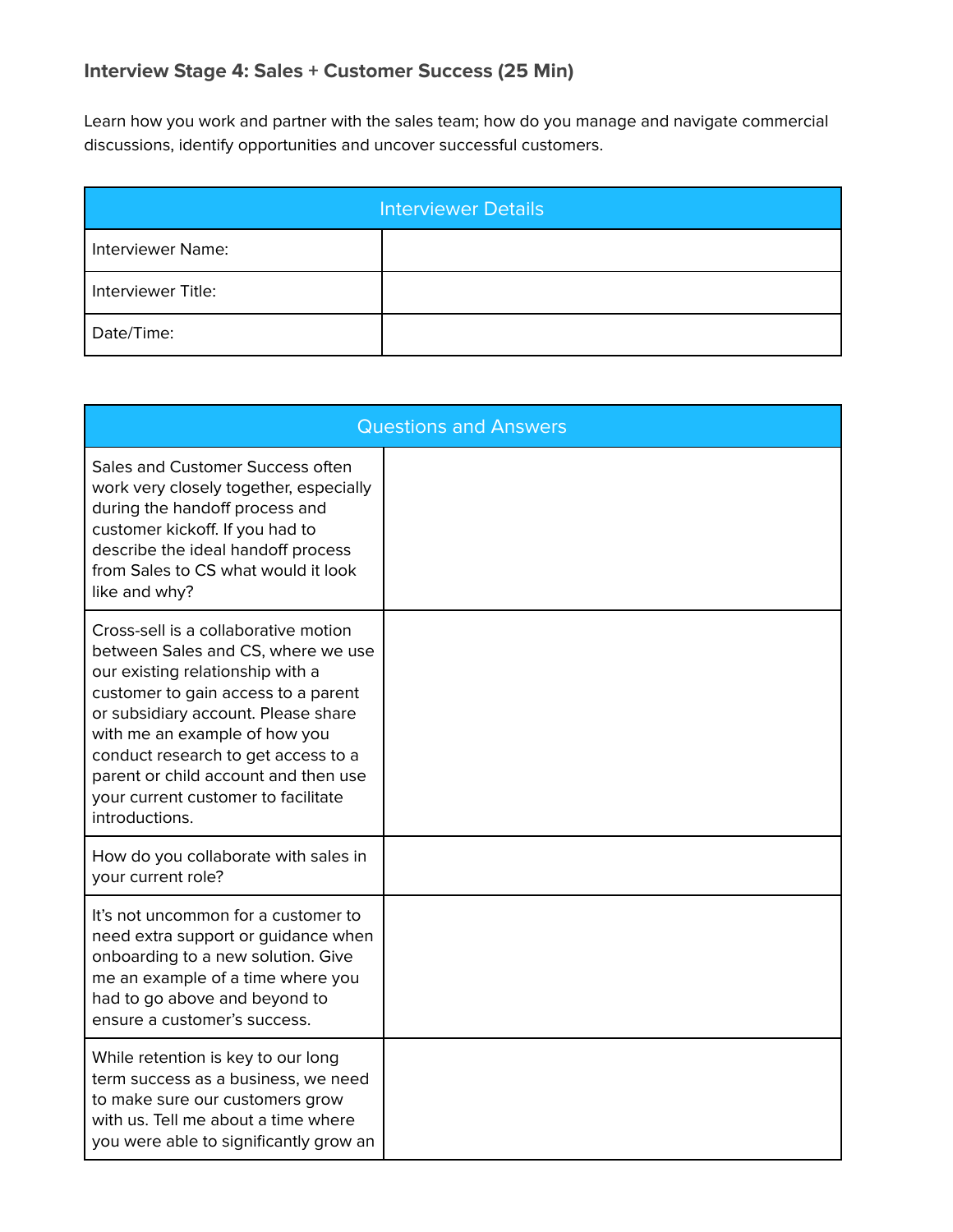| account. How did you identify the<br>opportunity, develop you plan and<br>execute?                                  |  |
|---------------------------------------------------------------------------------------------------------------------|--|
| What do you see as the biggest point<br>of friction between sales and CS and<br>what would you do to minimize that? |  |
| What are the most important KPIs for<br>Customer Success to focus on and<br>why?                                    |  |
| How do you access the potential of a<br>customer?                                                                   |  |

| Interview 4: Candidate Rating |                |               |
|-------------------------------|----------------|---------------|
| Yes, Proceed                  | Unsure / Maybe | No, Not a Fit |
|                               |                |               |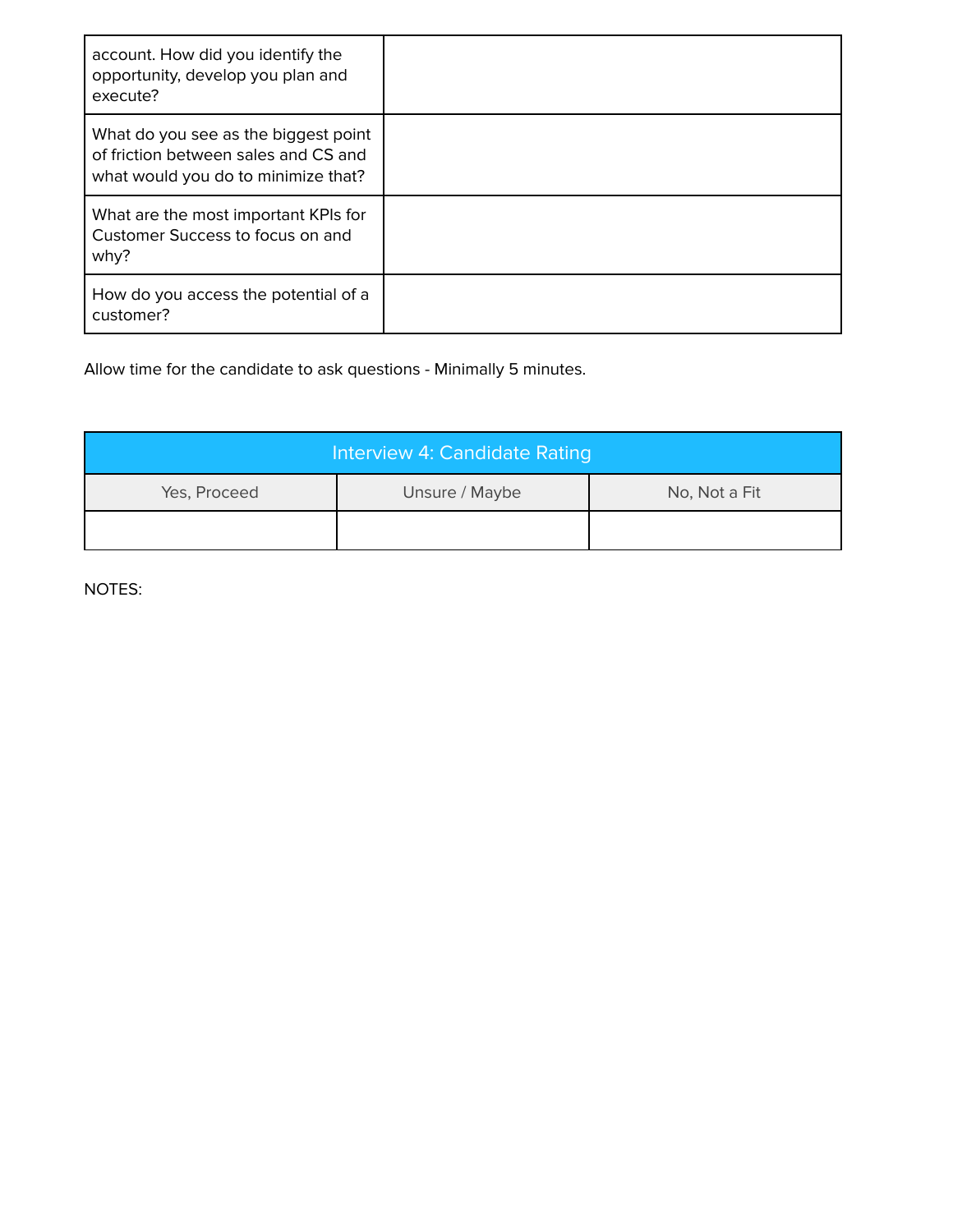### **Interview Stage 5: Marketing + Customer Success (25 Min)**

How do you partner with Marketing to leverage successful customers; partnership on Case Studies, advocacy programs, events and more.

| <b>Interviewer Details</b> |  |  |
|----------------------------|--|--|
| Interviewer Name:          |  |  |
| Interviewer Title:         |  |  |
| Date/Time:                 |  |  |

| <b>Questions and Answers</b>                                                                                                                                                                                                                                                                                       |  |  |
|--------------------------------------------------------------------------------------------------------------------------------------------------------------------------------------------------------------------------------------------------------------------------------------------------------------------|--|--|
| How do you collaborate with<br>Marketing in your current role?                                                                                                                                                                                                                                                     |  |  |
| What role should Customer Success<br>play in bringing a new product to<br>market?                                                                                                                                                                                                                                  |  |  |
| Describe in detail how you support<br>product releases in your current role?                                                                                                                                                                                                                                       |  |  |
| Customer advocates are our biggest<br>sales engine; how do you go about<br>building customers into advocates?                                                                                                                                                                                                      |  |  |
| Case studies are important tools to<br>help current and future customers<br>understand what's possible. Tell me<br>about a time where you worked with<br>a customer to achieve a goal and<br>publish a case study. How did you<br>manage this process and what was<br>the benefit to your company and<br>customer? |  |  |
| Customer feedback is critical to the<br>overall success of the partnership.<br>How do you currently collect, manage<br>and share customer feedback in your<br>current role?                                                                                                                                        |  |  |
| Field marketing will eventually play a<br>big role in how we connect with our<br>customers. Please tell me about a                                                                                                                                                                                                 |  |  |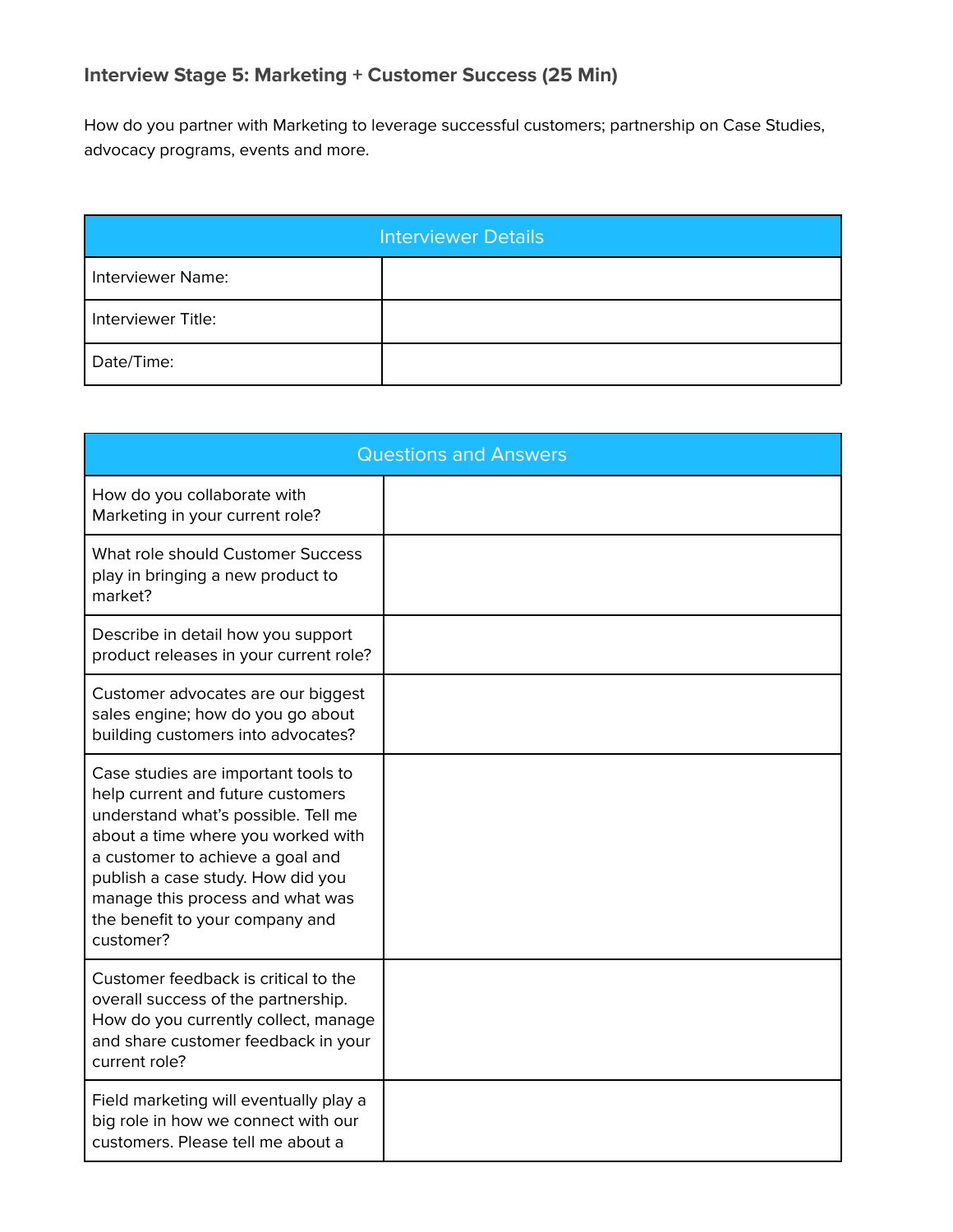| customer event you were involved<br>with - highlight the role you played in<br>driving attendance, content<br>development, customer engagement,<br>etc. |  |
|---------------------------------------------------------------------------------------------------------------------------------------------------------|--|
|---------------------------------------------------------------------------------------------------------------------------------------------------------|--|

| Interview 5: Candidate Rating |                |               |
|-------------------------------|----------------|---------------|
| Yes, Proceed                  | Unsure / Maybe | No, Not a Fit |
|                               |                |               |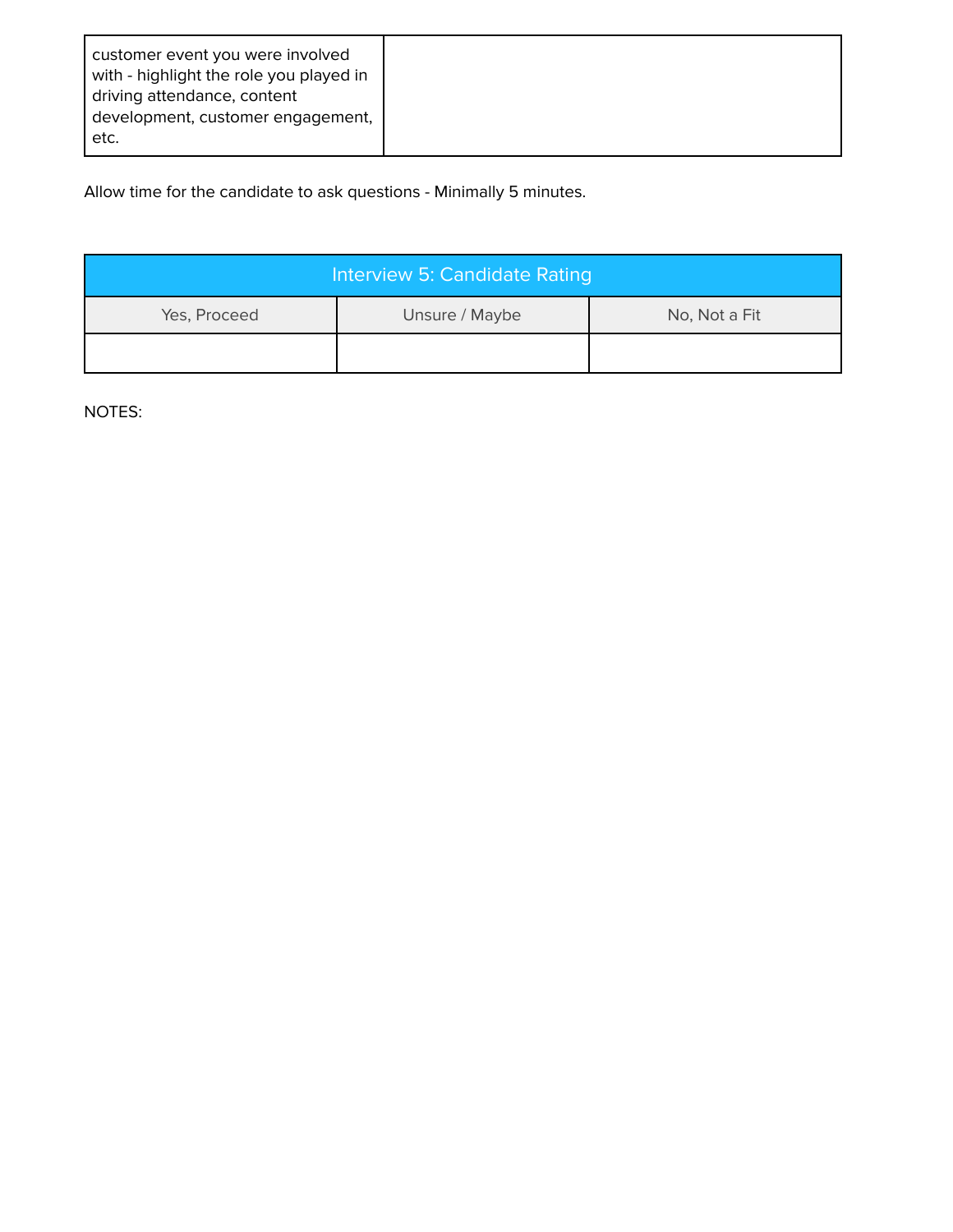#### **Interview Stage 6: Presentation / Q&A (50 Min)**

This interview is your opportunity to assess how the candidate thinks about account management while assessing the following: Presentation skills, call control, time management, strategic thinking, prioritization etc. The back half of the meeting will be for Q&A.

| <b>Interviewer Details</b> |  |  |
|----------------------------|--|--|
| <b>Interviewer Name:</b>   |  |  |
| Interviewer Title:         |  |  |
| Date/Time:                 |  |  |

| <b>Assessment</b>           |  |  |
|-----------------------------|--|--|
| Kickoff:                    |  |  |
| <b>Presentation Skills:</b> |  |  |
| Strategy:                   |  |  |
| Prioritization:             |  |  |
| Time Management:            |  |  |
| Tactics:                    |  |  |
| Collaboration:              |  |  |

Allow time for the candidate to ask questions - Minimally 20 minutes.

| Interview 6: Candidate Rating |                |               |
|-------------------------------|----------------|---------------|
| Yes, Proceed                  | Unsure / Maybe | No, Not a Fit |
|                               |                |               |